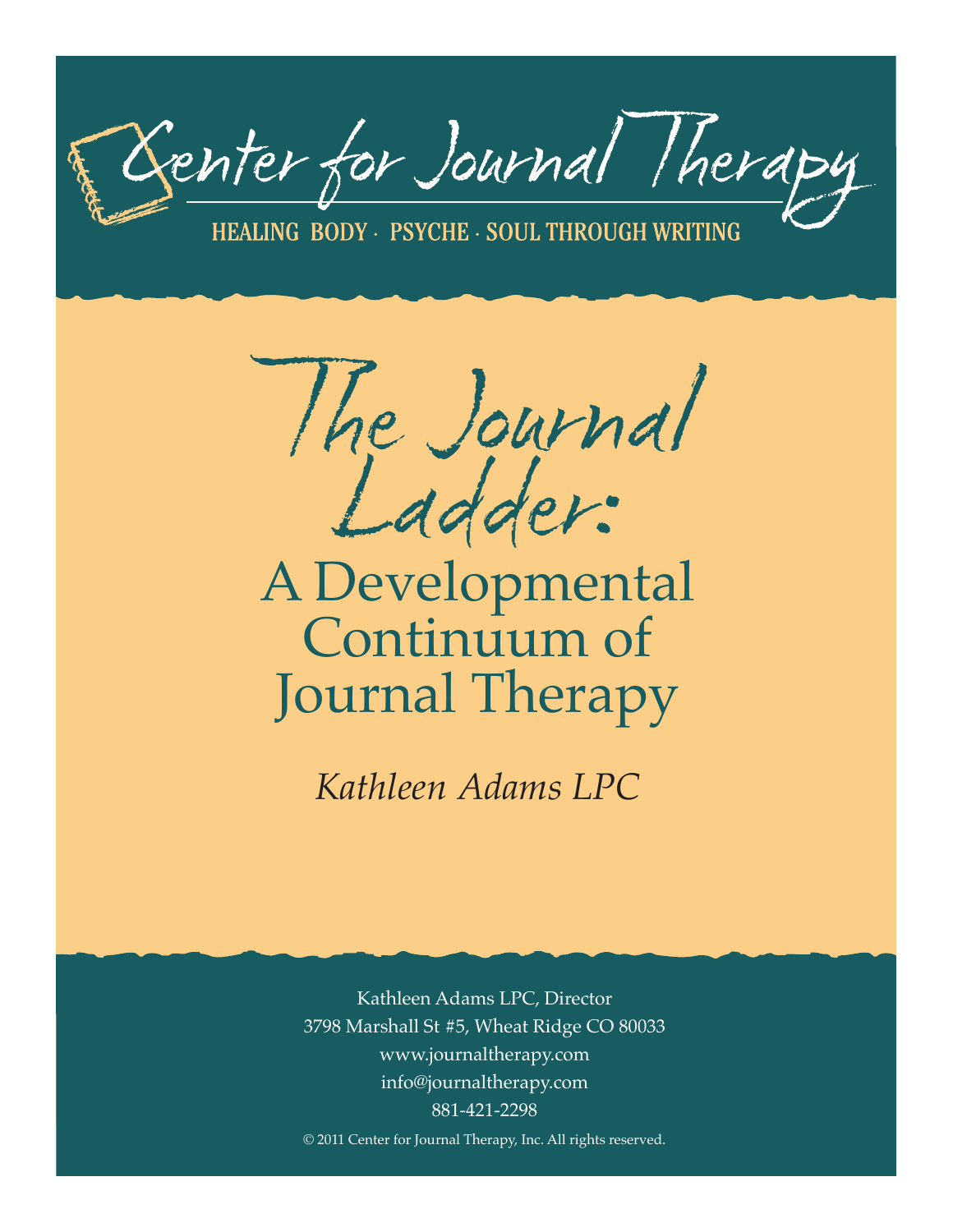The Journal Ladder:<br>A Developmental Continuum of Journal Therapy

*Kathleen Adams LPC*

*Adapted from* Journal Therapy as a Pathway for Healing and Growth*, an invited paper presented at the 1st International Conference on Humanities Therapies, September 2009, Kangwon National University, Chuncheon, South Korea.*

 $\prod_{\substack{j\text{c} \text{odd}}}$ am a psychotherapist who specializes in helping people use personal writing journals, diaries, poetry, memoirs, and stories — as a pathway to deeper self-understanding. I call this work *journal therapy*. In the 25 years that I have been practicing it, I

have watched it evolve from the seed of a concept into a vigorous tree bearing fruits of healing and change for so many who pick up the pen and write.

 My working definition of journal therapy is "the purposeful and intentional use of life-based writing to further [desired] outcomes" (Adams, 1999). The words "purposeful" and "intentional" are key. It is not enough to simply put pen to paper or fingers to keyboard. There must also be an intelligent plan. When a writer knows from the outset what he or she hopes to gain, whether it is increased awareness, emotional soothing, or exploration of an internal or external conflict, that writer can purposefully select a journal technique that can be reliably expected to further the desired outcome.

Journal therapy *is the purposeful and intentional use of life-based writing to further desired outcomes.*

#### **Structures of Therapeutic Writing Programs**

I began my work with therapeutic writing in 1985. It was the same year my colleague Dr. James Pennebaker began conducting and publishing research that correlates the relationship between emotional release writing and improved physiological and psychological functioning (Pennebaker, 1989, 2004) 1 . Thanks to the inquiry begun by Dr. Pennebaker's landmark studies, social scientists around the world have concluded that writing about

<sup>1</sup> Also see Dr. Pennebaker's website at the University of Texas at Austin: http://www.psy.utexas.edu/pennebaker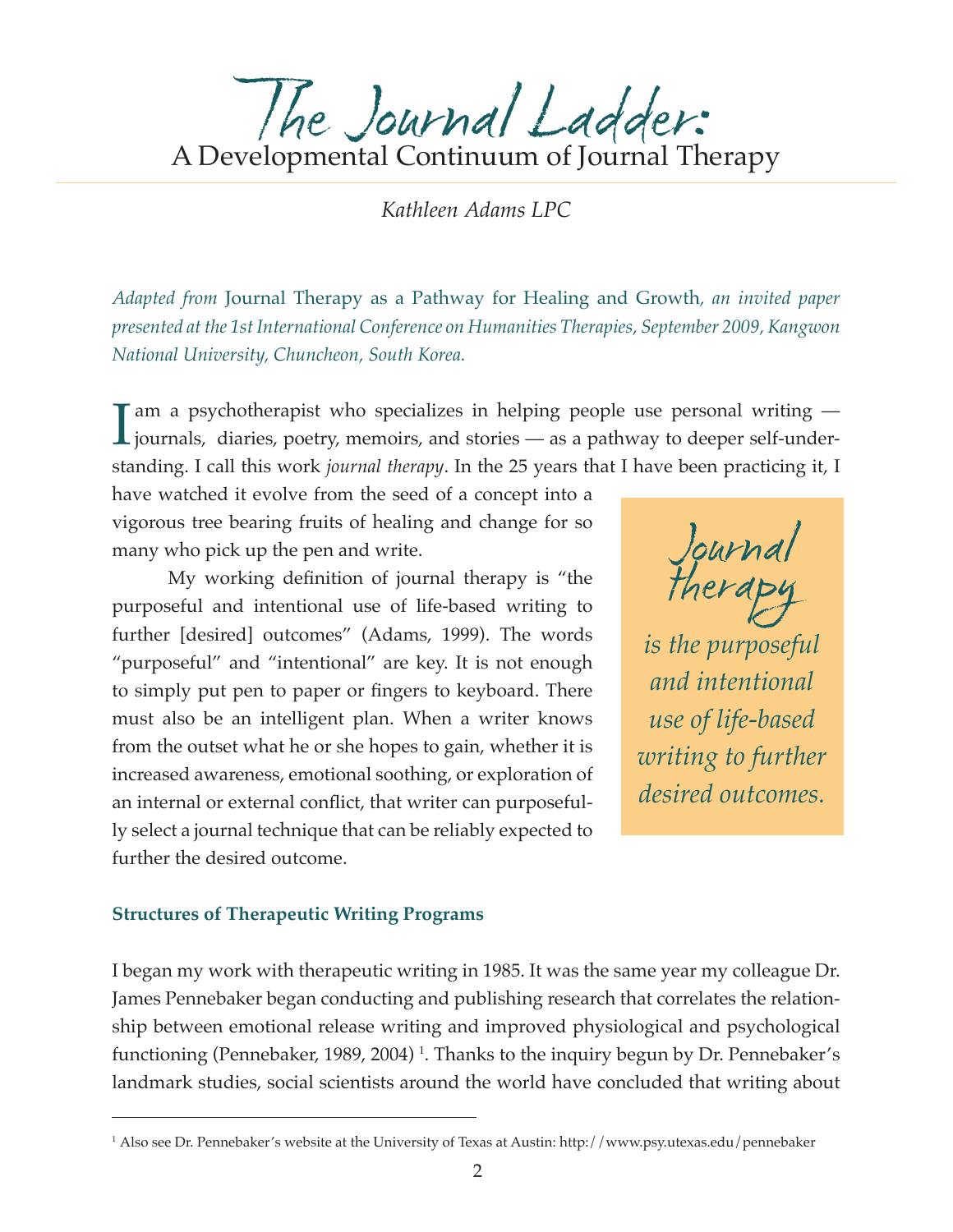stressful life experiences in a specific pattern or structure can be a health-promoting and stress-reducing activity (Smyth, 1998).

The structure of Dr. Pennebaker's method includes four separate writing sessions, each 15-20 minutes long, spread over consecutive or alternate days. Typically, the four sessions will occur within one week. On each of the four days, the writer explores emotionally difficult or troubling stories from his or her own life. The individual writing sessions can tell one story in four parts, or they can follow whatever spontaneous pattern emerges. (Pennebaker, 2004). The outcomes, as measured by scores of researchers over hundreds of published studies, lend statistically significant evidence that this particular structure of writing has positive effects (Smyth, 1998).

 The first structure I developed to define my own work in journal therapy was the use of discrete journal techniques. My earliest teaching and practice revolved around a core set of writing devices that each have their own inherent properties, qualities and reasonably reliable outcomes<sup>2</sup>. There were 21 of these techniques in the earliest days of my teaching, ranging from short writing sprints to a structured written conversation that might take two hours or more. I compared them to tools in a toolbox (Adams, 1990) and extended the metaphor to suggest that, just as a hammer is the right choice for placing

The toolbox *of journal techniques remains the foundation for everything I do.*

a nail in the wall, so a particular journal technique or device might be exactly the right tool to use to achieve a particular desired outcome, such as expressing anger, or capturing moments of joy.

For example, a popular writing technique in the journal therapy circles of America is the unsent letter. This is a journal entry that follows the conventional form of a letter — a salutation to the addressee, followed by a message from the writer's point of view that may share news, express feelings

or opinions, make requests or invite response. The difference is that an unsent letter is written with the knowledge and intention that it will not actually be sent or shared. Benefits include the ability to fully express without need for explanation or restraint, the opportunity to say things that have been unspoken, and an immediate sense of release and relief. It is often used when there are hurt feelings, misunderstandings or anger between the writer and someone else.

These techniques, Unsent Letters and 20 others, formed my beginning framework. The toolbox of journal techniques remains the foundation for everything I do.

My work's next structure was created when I began a full-time position as journal

<sup>2</sup> See Appendix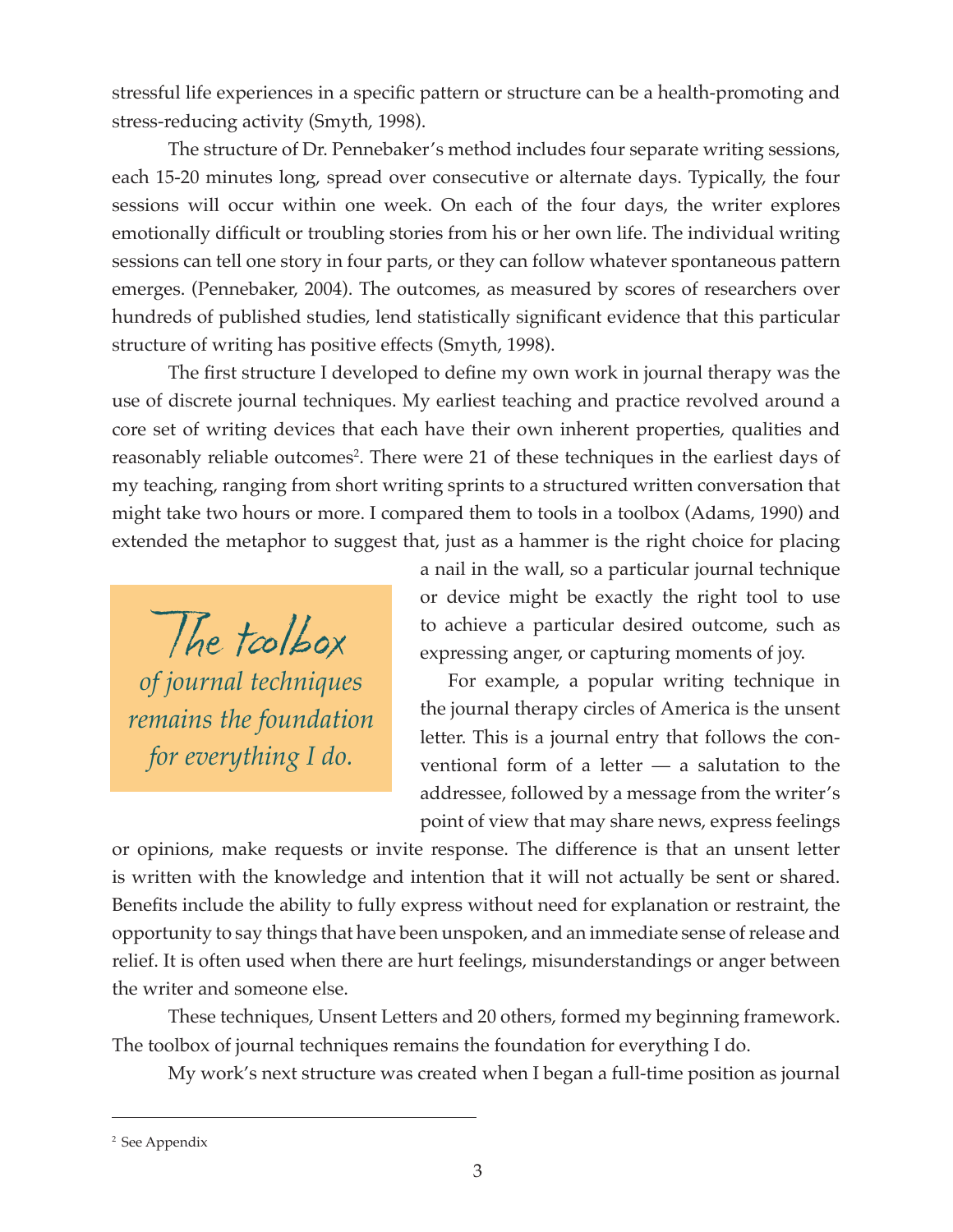therapist for a psychiatric program. The patients were all diagnosed with severe posttraumatic stress disorder.

I started my new job by gathering data. I interviewed each patient and asked questions about whether the patient wrote a journal, and if so, what the benefits and difficulties were. My first big surprise was that 88% of the patients said they wrote a journal regularly (60%) or intermittently (28%). My second, even bigger, surprise was that 96% of the patients told me they sometimes experienced terrible outcomes when they wrote in their journals. They told me stories of falling into a deep pit of despair or pain and not being able to get out again. They shared with me the terrifying images that came to them as they relived the past on the page. They told me about nightmares and migraine headaches and depression. Sometimes, they said, it seemed connected to the writing (Adams, 1996). The stories they told me broke my heart. I wanted their writing to help them feel better. Instead, they felt worse than if they'd never written at all.

I began to look carefully at the composition of their writing. I asked the patients to tell me what was happening at the point where they fell into the abyss. It was soon evident that the common denominator was the journal technique of Free Writing, also known as Stream of Consciousness writing or Flow Writing. By its nature, this technique is free from any defined structure. It is also free from containment. There are no limits;

it can take minutes or hours, paragraphs or pages. There is no organic or intentional pacing. It might skim along the surface, bright but shallow, or it might plunge into the darkest depths.

The patients were Free Writing themselves into the abyss, and once there, they had no reliable way to get out.

There is nothing wrong with Free Writing. It is a classic journal technique. It is the default technique



of just about every journal writer. But because it has no defined structure, pacing or containment, it can lead to the sorts of difficulties my patients described.

If Free Writing was at one end of a continuum, what was at the other end? What was the most structured, paced, contained journal technique of all? I looked over the list and knew immediately: Sentence Stems. This technique requires only the completion of a partially constructed sentence. For example:

- *Right now I should* \_\_\_\_\_\_\_\_\_\_\_\_.
- *I feel* \_\_\_\_\_\_\_\_\_\_\_\_.
- *I wish I knew* \_\_\_\_\_\_\_\_\_\_\_\_.
- *My depression is*

Everyone who reads and writes knows the structure of his or her own language.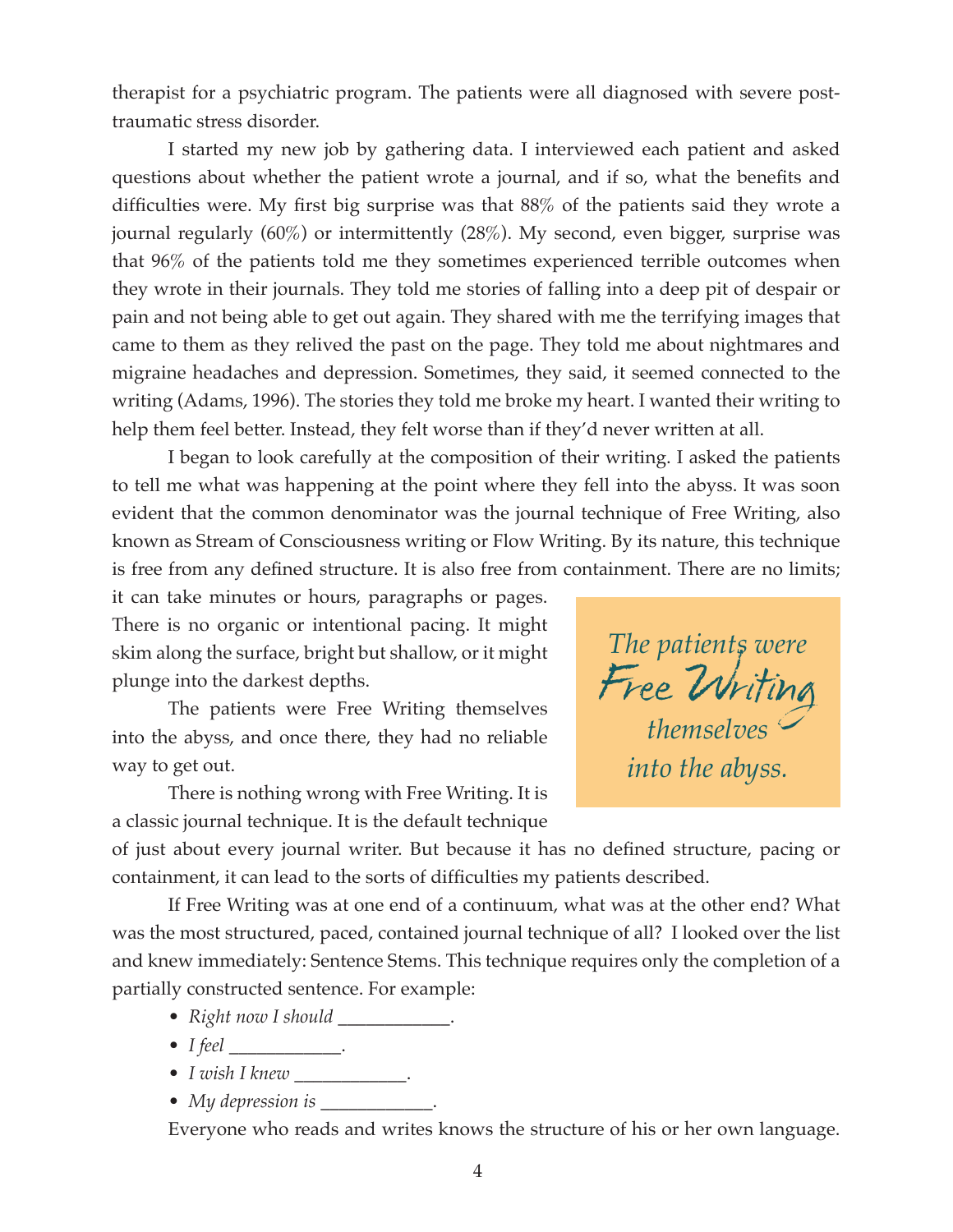The pacing of single sentences is straightforward. The container is limited; even complex sentences are only a line or two.

# **The Journal Ladder**

With the filters of structure, pacing and containment in place, I looked freshly at my toolbox of journal techniques. I assigned them each a place on a continuum that ranged from Sentence Stems to Free Writing. The result is a model that I call the Journal Ladder (Adams, 1998), on page 6. It offers a continuum of journal therapy techniques, starting with the ones that have the most structure, pacing and containment, and ending with the ones that have the least.

When I taught this ladder to my patients, they responded with enthusiasm. They were relieved to have a new way of thinking about their journal writing. They said they no longer fell off the edge into the abyss because they know how to structure, pace and contain their writing. If they got close to the edge, they could move away by climbing down the journal ladder. The patients also discovered along the way that there were

*They learned to*  dive deeply *into their writing.*

a few techniques that were especially helpful or interesting. They learned to dive deeply with their writing, but then come back to the surface for breath and sunlight.

The patients usually stayed in our program about four months. When one graduated, the journal became a treasured symbol of the new life made by hand.

## **Three Sections**

Although I originally conceptualized the journal ladder as a tool to measure relative structure, pacing, and containment in a journal technique, there are two other features worth noting. First, the techniques on the ladder move from the concrete to the abstract. Second, along the concrete/abstract pathway the techniques first offer information (conscious mind), then reveal insight (subconscious), and finally access intuitive understanding (unconscious mind).

I discovered that when I could discern my patients' emotional and cognitive processing styles, I could select a section of the ladder that would likely be most helpful, and I could then calibrate the techniques in that section to match the patients' presenting problems.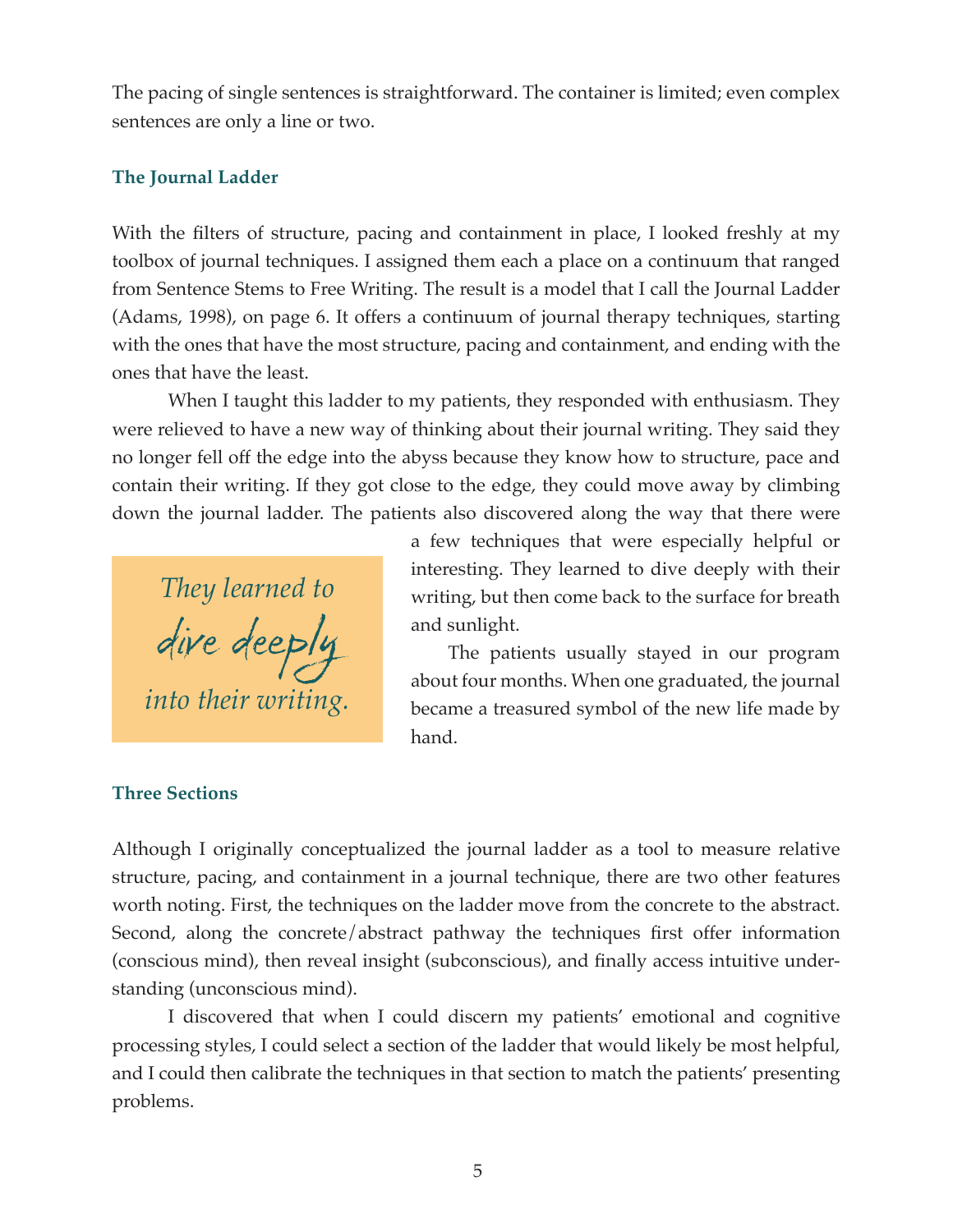# **The Journal Ladder**



# **Kathleen Adams LPC, Center for Journal Therapy, Inc.**

| Foundation, form, sequenced tasks, orderliness          |
|---------------------------------------------------------|
| Rhythm, movement, timing                                |
| Boundaries, limits, shape                               |
| Easy to understand and attempt, external, reality-based |
| Symbolic, metaphoric, internal, imaginal                |
| Practical, immediately useful                           |
| Connections, patterns, awareness                        |
| Sudden knowing, internal wisdom, quiet voice within     |
|                                                         |

© 1998 Kathleen Adams. Adapted from *The Way of the Journal, 2nd Ed*., Sidran Press. All rights reserved. May be copied for educational/therapeutic use so long as attribution and copyright information is retained. All other use, contact author. Center for Journal Therapy, Inc. www.journaltherapy.com, info@journaltherapy.com. 888-421-2298.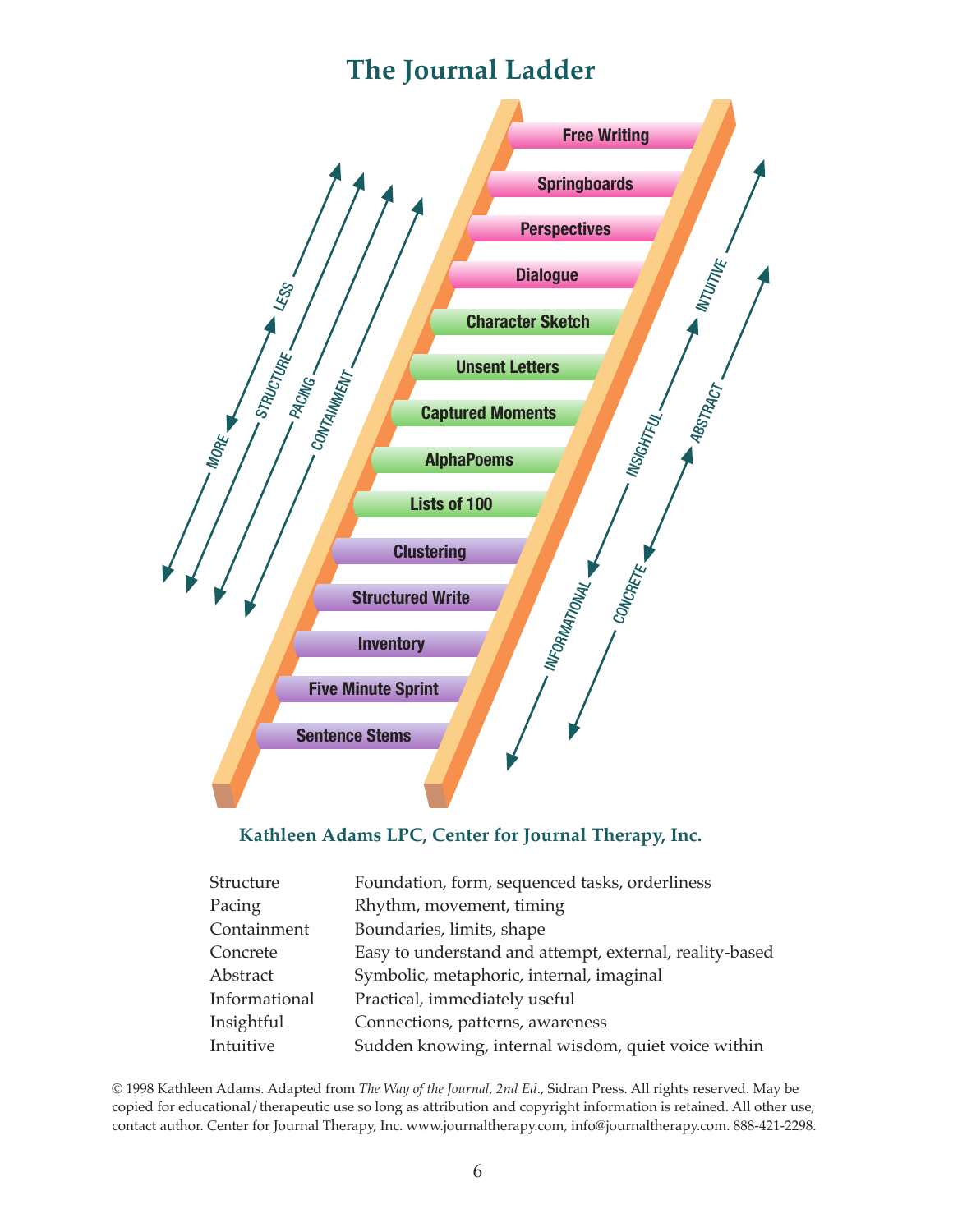#### **The Lower Rungs: Structure**

The lower third of the ladder — the five techniques from Sentence Stems to Clustering — are by far the most accessible to the largest number of people, because they are short, simple and easy to learn. They each can be completed in no more than ten minutes, and their inherent structure appeals to those who are analytically minded, as well as those who have higher levels of reluctance, timidity, or resistance.

The techniques in the lower rungs of the ladder are quite disarming in their simplicity. The Five-Minute Sprint, for instance, is nothing more than a timed writing process, written quickly. The two structuring elements are the container of time and the

crisp pacing of keeping the pen moving or the fingers flying across the keys.

Yet it is astonishing how consistently even five scant minutes can reveal ideas, information, and possible solutions. When I teach this technique, I ask participants to write quickly for five minutes about something that is dominant in their lives. When they have finished writing, they silently re-read



what they have written and give themselves a reflection statement, starting with the sentence stem, *As I read this, I notice….* Participants consistently report noticing greater clarity, connection between thoughts and feelings, and possibilities that had been hidden or ignored.

#### **The Middle Rungs: Insight**

The techniques that stimulate insight--the revealed patterns, the causal relationships, the sudden flashes of awareness--live on the middle rungs of the journal ladder, from Lists of 100 to Character Sketches. These techniques are successfully used by those who are motivated to understand themselves or their life events, as well as those who are curious, interested in human relationships, and/or welcoming of change and growth. Of course, anyone whose emotional and cognitive processing styles match the middle rungs of the ladder can also make effective use of the techniques in the lower rungs.

The insight-oriented rungs are characterized by a sense of discovery. It is common for a List of 100 or an Alphapoem to elicit information that is completely out of the realm of the known or expected. The surprise brings curiosity and lightness, and there is more balance in the journal.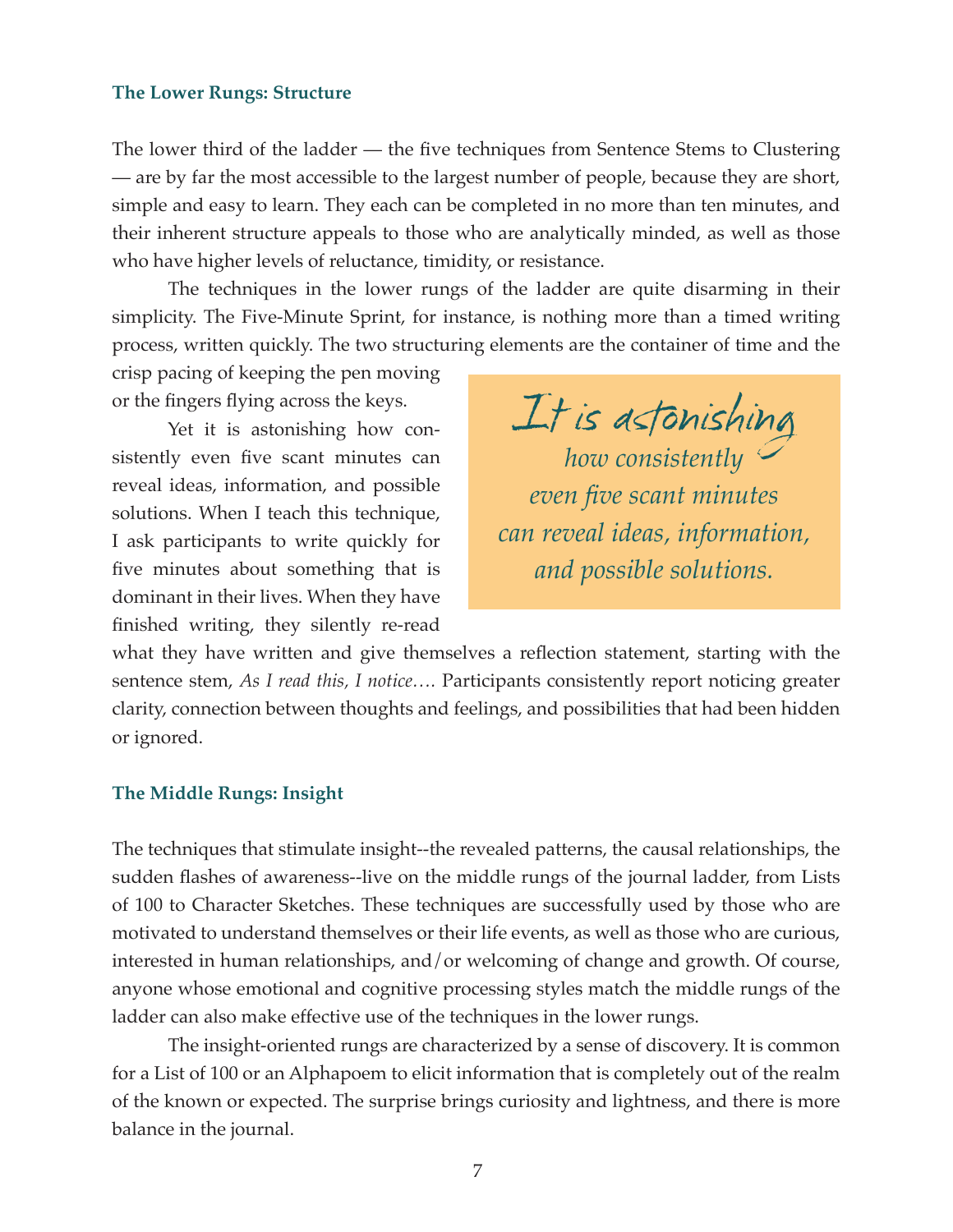Balance is a key component of therapeutic writing. Many people turn to their journals when life is difficult, when they are emotionally upset, or when there is a crisis or challenge to resolve right away. When the emergency passes, they toss the journal aside and don't write again until there is another difficulty. Certainly there is great benefit from the immediacy and cathartic release of crisis writing. There are also great benefits to adding balance both to the journal and to life by writing about joy, gratitude, harmony, and intimacy. When writers pay attention to small moments of beauty (the moon through clouds, a child's laughter, dinner with a friend) or make short lists (of gratitudes, pleasures, experiences) at day's end, they usually report that they feel better, even in the midst of difficulty.

### **The Upper Rungs: Intuition**

By the time we reach the upper rungs of the ladder — from Dialogue to Free Writing — we are working with the techniques that create pathways to the intuitive mind. These techniques go deep. Perhaps they even access the same areas of the unconscious mind that are activated by dreamwork, meditation, and prayer. Like meditation and dreamwork, the techniques in the upper section often generate symbols, images, archetypes, and abstractions. People who are best suited for these techniques tend to be comfortable with the unseen universe. They often have deeply rooted spiritual pathways and can hold paradox and ambiguity without undue stress. They are cognitively capable of abstract

*People who are best suited for these techniques tend to be comfortable with*  the unseen universe. and metaphoric thinking, and they are able to write at depth for extended intervals of time without physical or emotional exhaustion.

Some of the techniques in the ladder's upper section involve the temporary suspension of rational states of consciousness. The Dialogue technique comes from the work of Dr. Ira Progoff (1992), a pioneering

psychologist in journal therapy, and involves a written conversation in which the writer speaks in his/her own voice, then takes on the role and voice of the Dialogue partner. The Dialogue partner can be anyone or anything at all: A person in the writer's life, an aspect of the self, an inanimate object, a state of health or disease, an abstraction or symbol, or the guidance of inner wisdom. "Man does indeed know intuitively more than he rationally understands," said Progoff, and the Dialogue technique was a pathway to the "knowledge beyond understanding … that comes to us at depth." (Progoff, 1992).

Although I initially developed the journal ladder to address the diagnostic issues of post-traumatic stress disorder, it has since become a simple and effective structure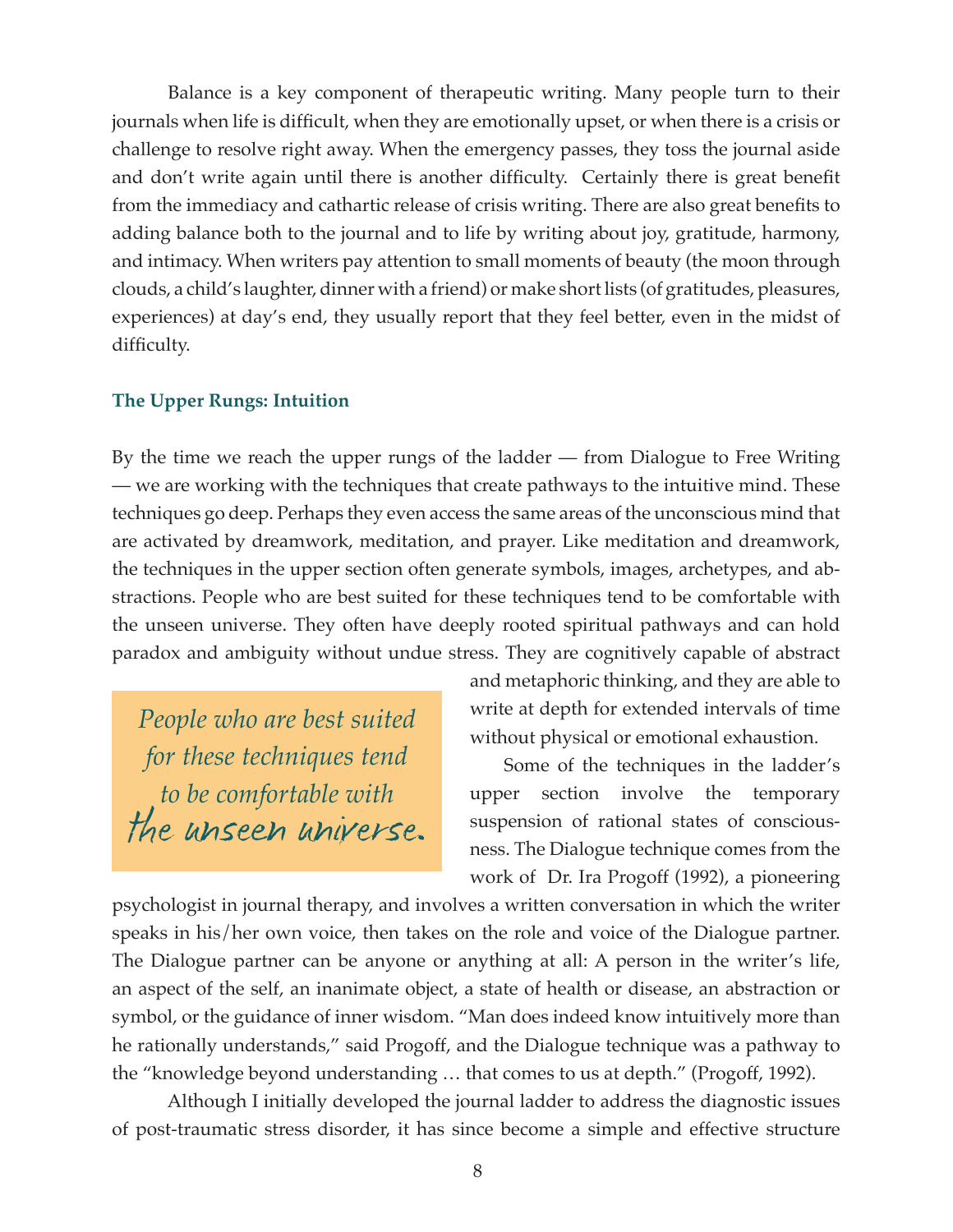for clinical journal therapy. It has been used to support the treatment goals of cancer survivors, the depressed and anxious, the frail elderly, recovering alcoholics, the grieving, and more. Readers of my workbook *The Way of the Journal*, based on the journal ladder, report the method is easy to learn and implement independently.

#### **A Vision for the Future**

Journal therapy is barely a bud on the tree of psychology and human potential. The field needs much more research to determine whether writing about our problems actually leads to resolution, and if so, how. The phenomenological evidence is consistent. Those who write journals frequently say that writing helped them break through to something better, and their changed lives bear witness. I have a vision that we will design and conduct research studies to measure this change and so much more.

When we work with people and their journals, we hold the book of their lives in our hands. With such honor comes profound responsibility. We must teach wisely, from

a place of having learned wisely. I have a vision that we will develop strong, rigorous master's degree programs in therapeutic writing in American universities and in universities around the world. I have a vision for high standards for excellence in academic scholarship and professional conduct. Until we have university programs, I have visions of excellent training programs to teach the responsible and ethical facilitation of therapeutic writing groups or classes.

*When we work with people and*  their journals, we hold<br>*the book of their*<br>lives in our hands.

Please join me in a vision that therapeutic writing will burst into profuse bloom around the world. In the words of the acclaimed journal keeper Anais Nin:

*"And the day finally came when the risk to remain tight in a bud was greater than the risk it took to blossom."*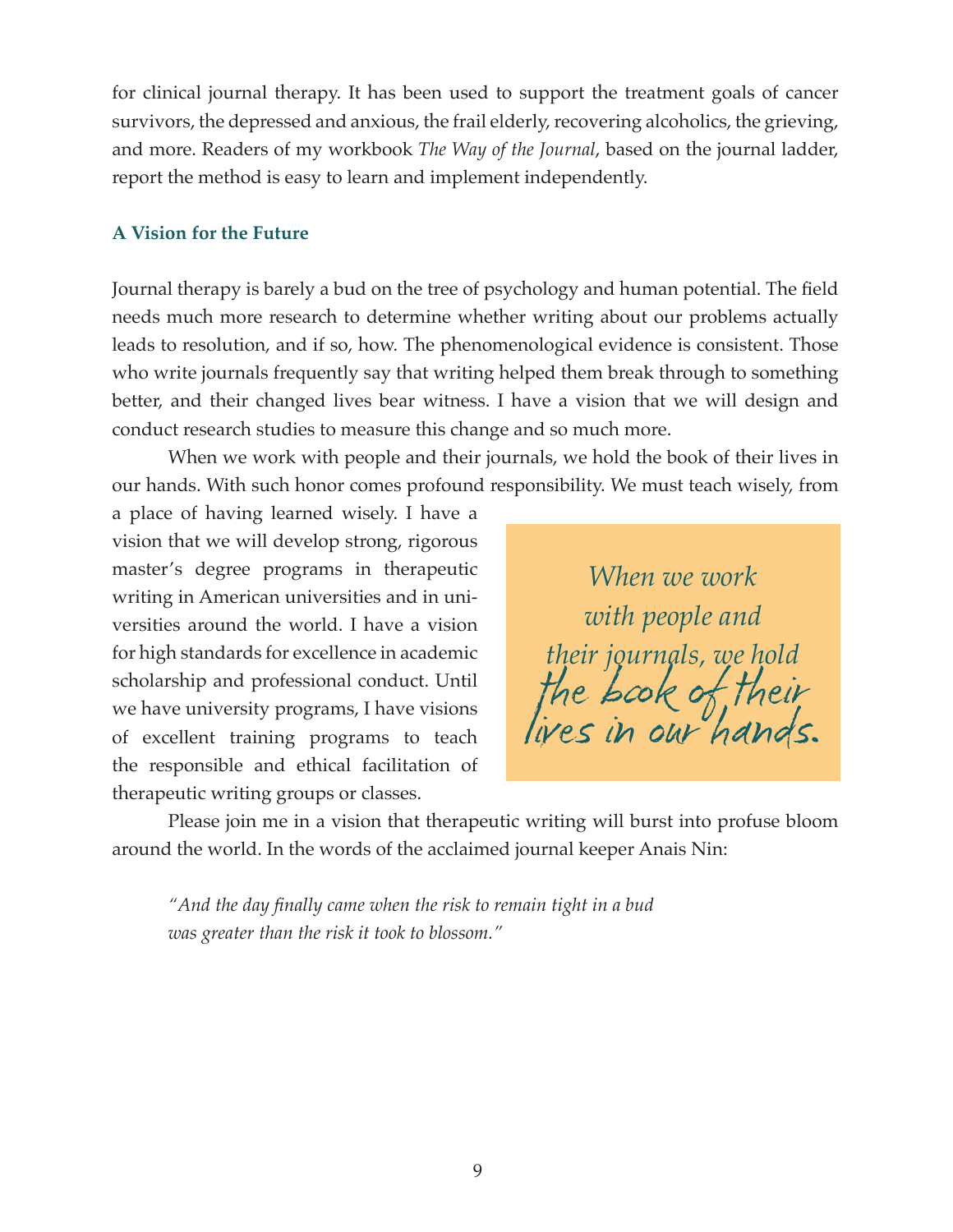#### **References**

- Adams, K.. (1990). *Journal to the self*. New York: Grand Central Publishing (originally Warner Books).
- Adams, K. (1996). The structured journal therapy assessment: A report on 50 cases. *Journal of Poetry Therapy*, 10, 77-85.
- Adams, K. (1998). *The way of the journal*, 2nd ed. Lutherville, MD: Sidran Press.
- Adams, K. (1999) Writing as therapy. *Counseling & Human Development*. Denver: Love Publishing.
- Pennebaker, J.W. (1989). Confession, inhibition, and disease. *Advances in Experimental & Social Psychology*, 22, 211-244.
- Pennebaker, J.W.. (2004). *Writing to heal: A guided journal for recovering from trauma and emotional upheaval*. Oakland CA: New Harbinger Publications.

Progoff, I. (2002). *At a journal workshop*, 2nd ed. Los Angeles: Jeremy Tarcher.

Smyth, J. (1998). Written emotional expression. *Journal of Counseling & Clinical Psychology*, 66, 174-184.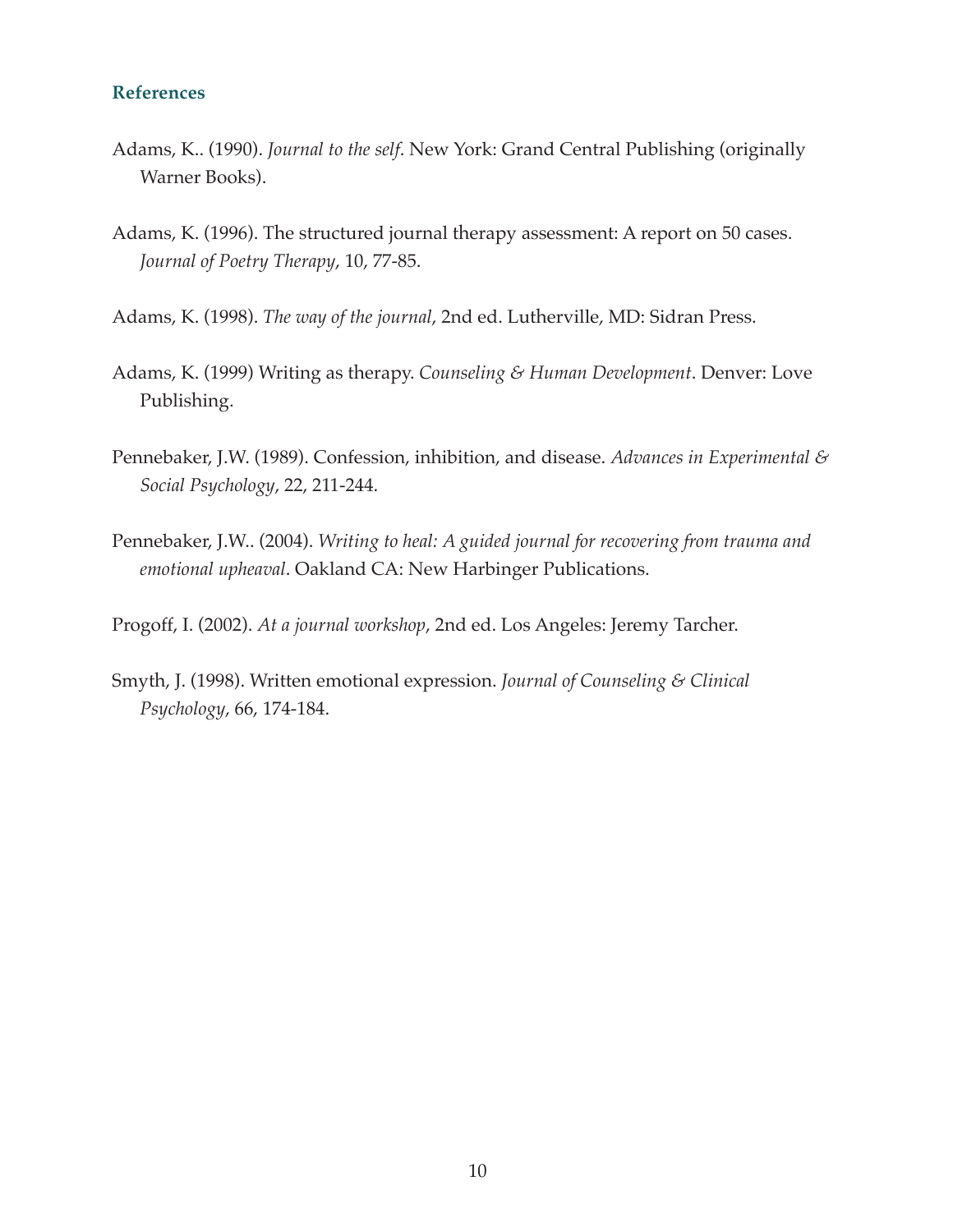# **Appendix**

# **The Journal Toolbox**<sup>3</sup> (Adams, 1998) **14 Writing Techniques on the Journal Ladder**

**1. Sentence Stem.** A sentence-completion process. Fill in the blank with a word or phrase. May be very universal (*Right now I feel \_\_\_\_\_\_*) or highly customized to an individual's immediate question, problem or interest.

**2. Five-Minute Sprint.** A timed writing process designed to bring focus and intensity in short bursts. Excellent for those who are resistant or aversive to journal writing, or who are uncertain about how to start, or who state they do not have time to write journals.

**3. Inventory.** An assessment of life balance in major areas of living (health, family, home, work, spiritual/religious, emotional well-being, etc.) Gives a quick picture of which life areas might need attention.

**4. Structured Write.** A series of Sentence Stems grouped and sequenced to reveal consistently deepening layers of information and awareness.

**5. Clustering.** Visual free-association from a central word or phrase. Lines and circles connect key thoughts and associations to the central core. Work quickly to maximize results. A brief writing to synthesize findings may follow.

**6. Lists of 100.** A list of 100 items, many of which will probably be repetitions, on a predetermined theme or topic. Repetition is an important part of the process. Topics can be about any current issue (for example: 100 Things I'm Sad About; 100 Things I Need or Want to Do; 100 Places I Would Like to See). At the end of the list, group the responses into themes and synthesize the information.

**7. Alphapoem.** Write the alphabet, A-Z, or any collection of letters, vertically down the side of a page. Then write a poem in which each successive line begins with the next letter. Excellent for groups as it promotes a high level of participation and sharing. Adolescents and reluctant writers respond well.

**8. Captured Moments.** Vignettes capturing the sensations of a particularly meaningful or emotional experience. Written from the senses with strong descriptors. Captured Moments of beauty, joy, blessing, calm can add balance, hope and perspective to a challenging time.

<sup>&</sup>lt;sup>3</sup> Adapted from *The Way of the Journal: A Journal Therapy Workbook for Healing*, 2nd Ed., Lutherville MD: Sidran Press, 1998. © Kathleen Adams. Used with permission.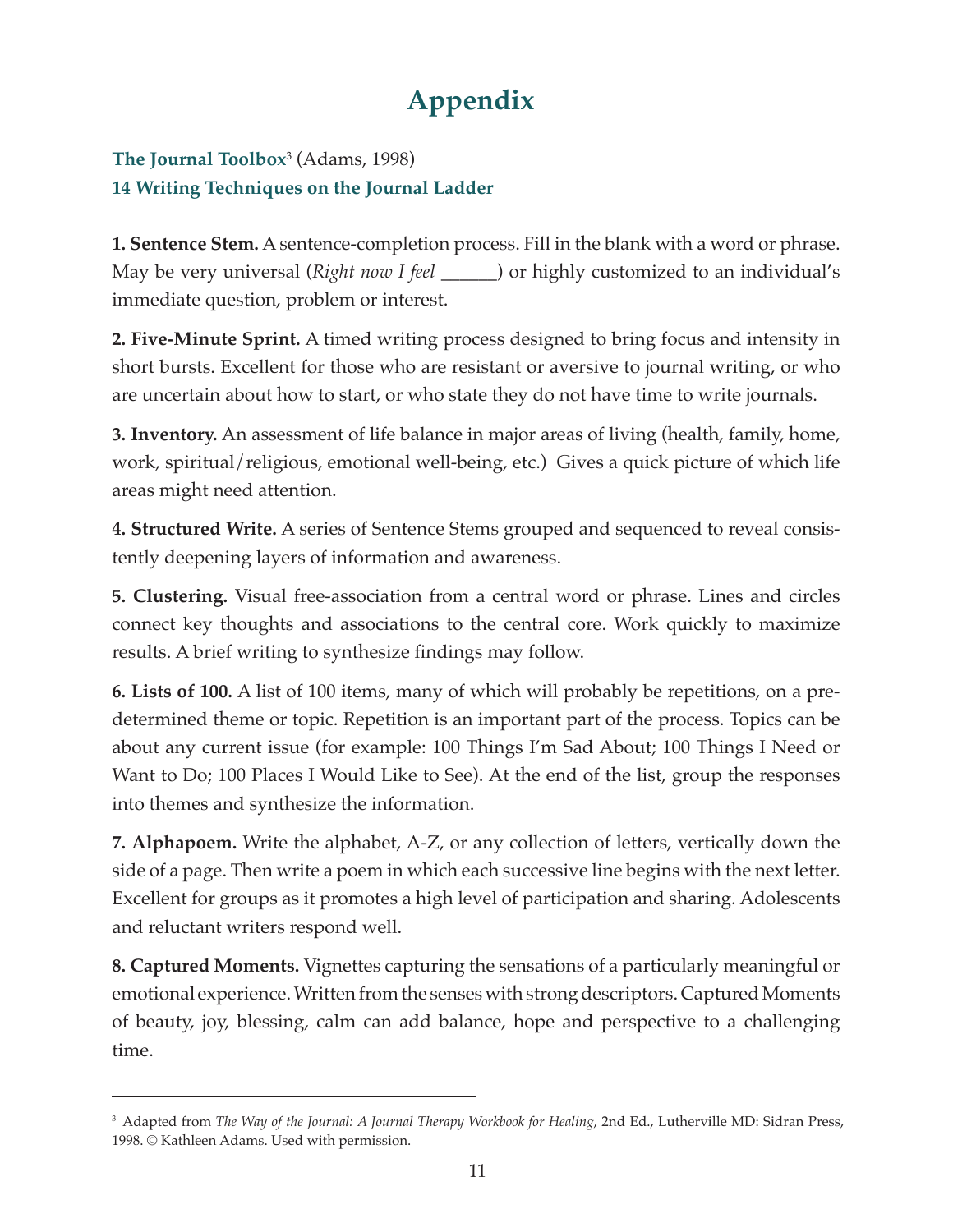**9. Unsent Letters.** A metaphoric communication to another that is written with the specific intention that it will not be shared.

**10. Character Sketch.** A written portrait of another person or of an aspect of the self. Can also be written about emotions by personifying an emotion and giving it a characterization — an appearance, a style of dress, a personality and temperament.

**11. Dialogue.** A metaphoric conversation written in two voices. Anyone or anything is an appropriate dialogue partner. There is no constriction by time, space, physical reality or literal voice.

**12. Perspectives**. An alteration in point of view that provides a different perspective on an event or situation.

**13. Springboard.** A free-write with a prompt. Starting a free-write with the smallest structure of a question, thought or topic can focus and frame the writing session.

**14. Free Writing.** Unboundaried, unstructured, unpaced narrative writing. Useful for creative flow or spontaneous writing sessions. Can be structured by adding a time limit or page limit.